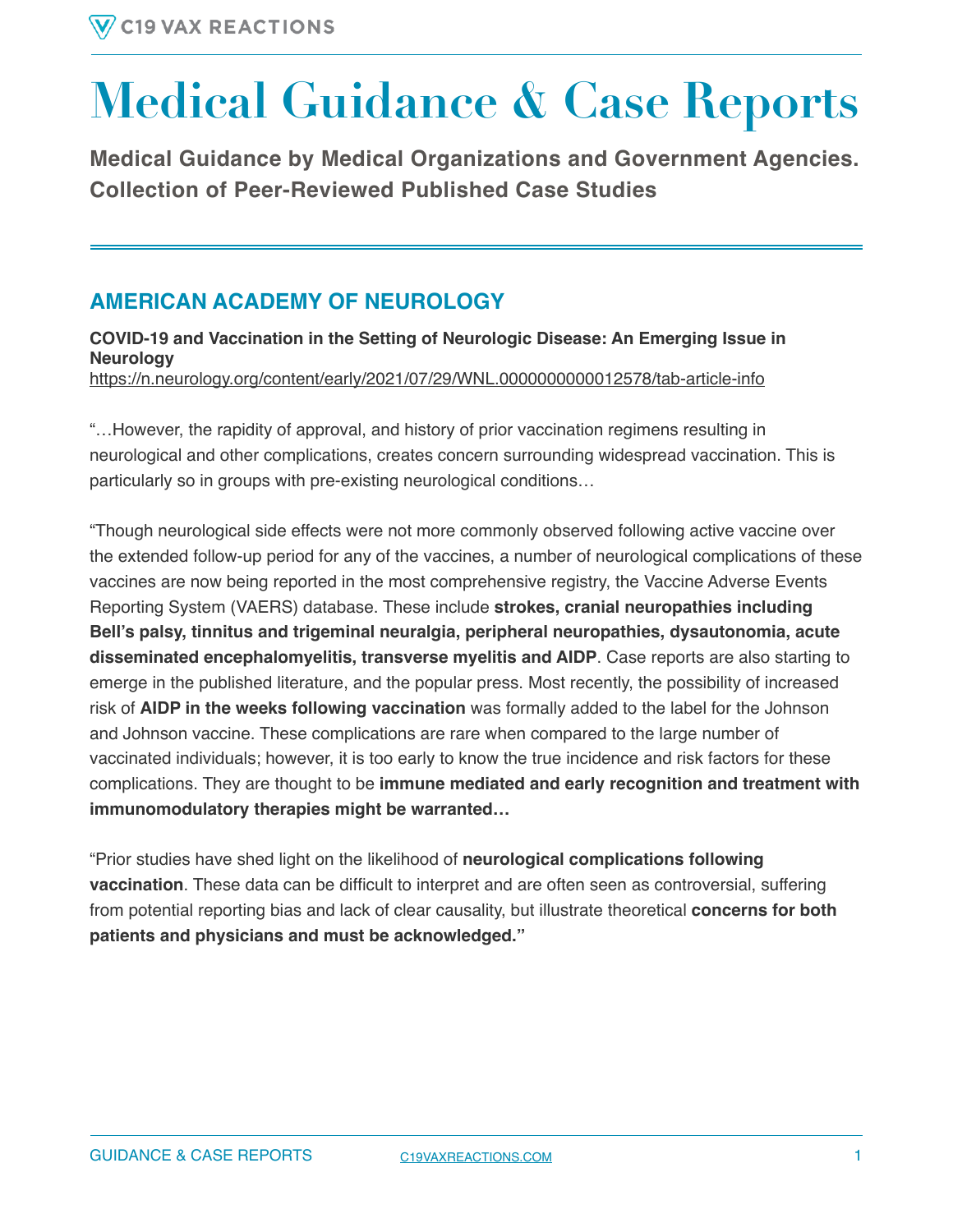## **AMERICAN SOCIETY OF HEMATOLOGY**

**Thrombosis with Thrombocytopenia Syndrome (also termed Vaccine-induced Thrombotic Thrombocytopenia) - Diagnoses and Treatment** 

[https://www.hematology.org/covid-19/vaccine-induced-immune-thrombotic-thrombocytopenia?](https://www.hematology.org/covid-19/vaccine-induced-immune-thrombotic-thrombocytopenia?fbclid=IwAR2vih2zjmF7k1TeSHHdYSfdEk0ZQKHp7oae-ksakg6IhTV-s3zYfeJ0VWg) [fbclid=IwAR2vih2zjmF7k1TeSHHdYSfdEk0ZQKHp7oae-ksakg6IhTV-s3zYfeJ0VWg](https://www.hematology.org/covid-19/vaccine-induced-immune-thrombotic-thrombocytopenia?fbclid=IwAR2vih2zjmF7k1TeSHHdYSfdEk0ZQKHp7oae-ksakg6IhTV-s3zYfeJ0VWg)

"If thrombocytopenia or thrombosis are present, recommend **urgent consultation** from hematologist with expertise in hemostasis. **Avoid use of heparin until TTS has been ruled out** or until an alternative other plausible diagnosis has been made. Knowledge about TTS continues to evolve, and updates will be made as new data become available.

"To date, TTS appears far more likely following AstraZeneca/Johnson and Johnson adenoviral vaccines than Moderna/Pfizer mRNA vaccines.."

## **MAYO CLINIC**

#### **COVID-19 Vaccine Precautions**

[https://www.mayoclinic.org/drugs-supplements/sars-cov-2-covid-19-vaccine-mrna-lnp-spike-protein](https://www.mayoclinic.org/drugs-supplements/sars-cov-2-covid-19-vaccine-mrna-lnp-spike-protein-moderna-intramuscular-route/precautions/drg-20505150)[moderna-intramuscular-route/precautions/drg-20505150](https://www.mayoclinic.org/drugs-supplements/sars-cov-2-covid-19-vaccine-mrna-lnp-spike-protein-moderna-intramuscular-route/precautions/drg-20505150)

"This vaccine may cause serious **allergic reactions, including anaphylaxis,** which can be lifethreatening and requires immediate medical attention. Tell your doctor right away if you have a **rash, itching, a fast heartbeat, trouble breathing, trouble swallowing, or any swelling of your hands, face, or mouth** after receiving the vaccine.

"This vaccine may increase your risk of **serious heart problems (eg, myocarditis, pericarditis)**, especially after you receive the second dose. Check with your doctor right away if you have **anxiety, blue or pale skin, chest pain, possibly moving to the left arm, neck, or shoulder, fever, chills, a fast heartbeat, trouble breathing, or unusual tiredness or weakness.** 

"**Fainting** may occur after you receive this vaccine. You may also have **vision changes, numbness or tingling in your arms, hands, or feet, or jerky movements of the arms and legs.** Your doctor may want you to be observed after you get the injection to prevent and manage fainting.

"This vaccine may not protect everyone who receives it…"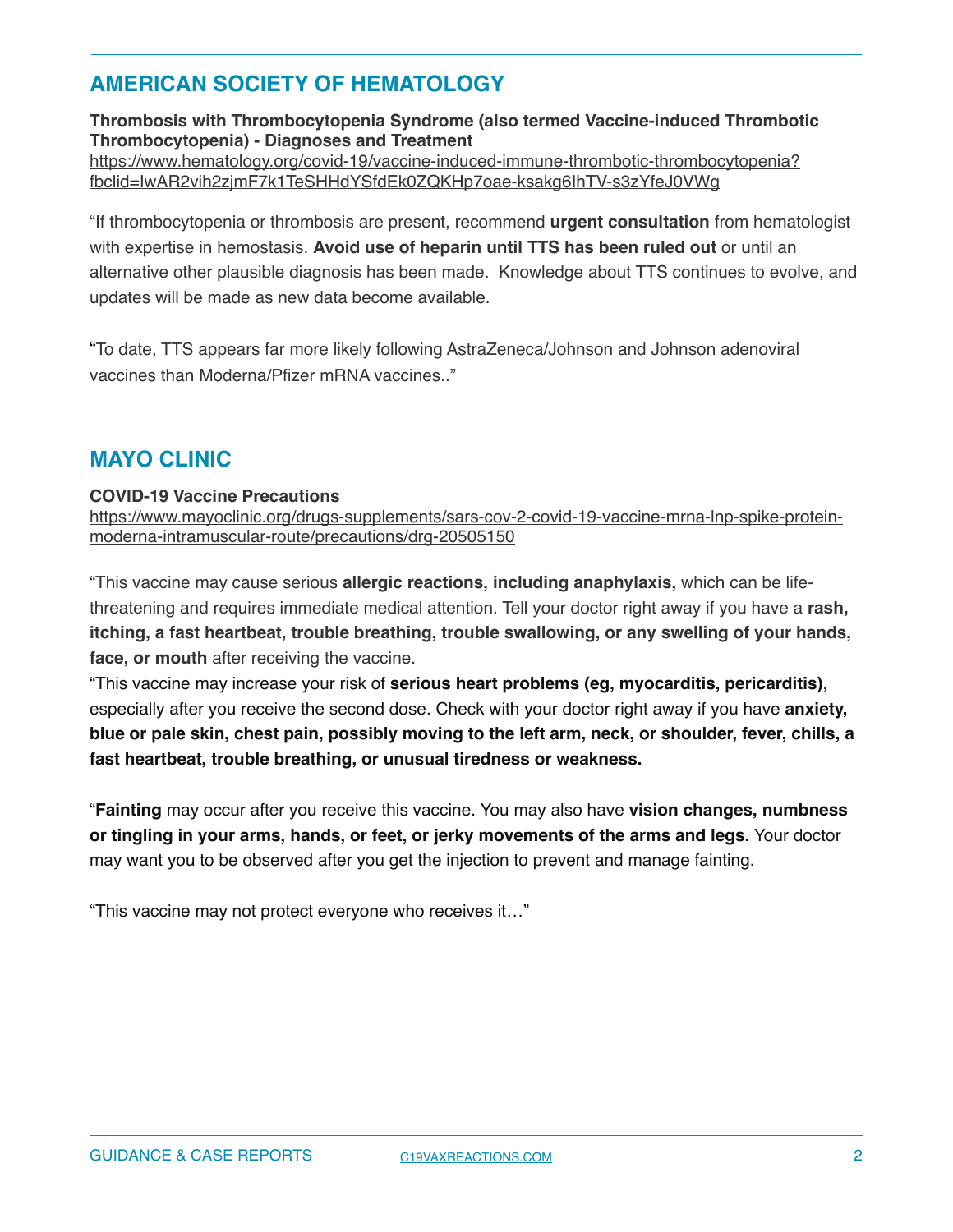### **GOVERNMENT OF CANADA**

**Reported side effects following COVID-19 vaccination in Canada (reported adverse events of special interest)**  <https://health-infobase.canada.ca/covid-19/vaccine-safety/>

**Auto-immune diseases:** Guillain-Barré Syndrome, Thrombocytopenia (low blood platelets) **Cardiovascular system:** Cardiac arrest, Cardiac failure, Myocardial infarction (heart attack), Myocarditis/Pericarditis (inflammation of the heart muscle and lining around the heart) **Circulatory system:** Cerebral venous (sinus) thrombosis, Cerebral thrombosis, Cutaneous vasculitis, Deep vein thrombosis, Embolism, Haemorrhage (bleeding), Pulmonary embolism, Thrombosis (blood clot), Thrombosis with thrombocytopenia syndrome (blood clot with low platelets) **Hepato-gastrointestinal and renal system:** Acute kidney injury, Glomerulonephritis (kidney inflammation) and nephrotic syndrome (kidney disorder), Liver injury **Nerves and central nervous system:** Bell's Palsy/facial paralysis, Cerebrovascular accident (stroke), Transverse myelitis (inflammation of spinal cord)Anaphylaxis **Pregnancy outcomes:** Fetal growth restriction, Spontaneous abortion **Respiratory system:** Acute respiratory distress syndrome **Skin and mucous membrane, bone and joints system:** Chilblains, Erythema multiforme (immune skin reaction)

## **FDA APPROVED COMIRNATY PACKAGE INSERT -**

<https://www.fda.gov/media/151707/download>

**Cardiac Disorders**: myocarditis, pericarditis **Gastrointestinal Disorders:** diarrhea, vomiting **Immune System Disorders:** severe allergic reactions, including anaphylaxis, and other hypersensitivity reactions (e.g., rash, pruritus, urticaria, angioedema) **Musculoskeletal and Connective Tissue Disorders:** pain in extremity

## **CDC - CLINICAL CONSIDERATIONS**

<https://www.cdc.gov/vaccines/covid-19/clinical-considerations/covid-19-vaccines-us.html>

#### **People with a history of Guillain-Barré syndrome**

"Reports of adverse events following use of the Janssen COVID-19 vaccine under EUA suggest an increased risk of GBS during the 42 days following vaccination. No increased risk of GBS has been identified with mRNA vaccines during use under EUA."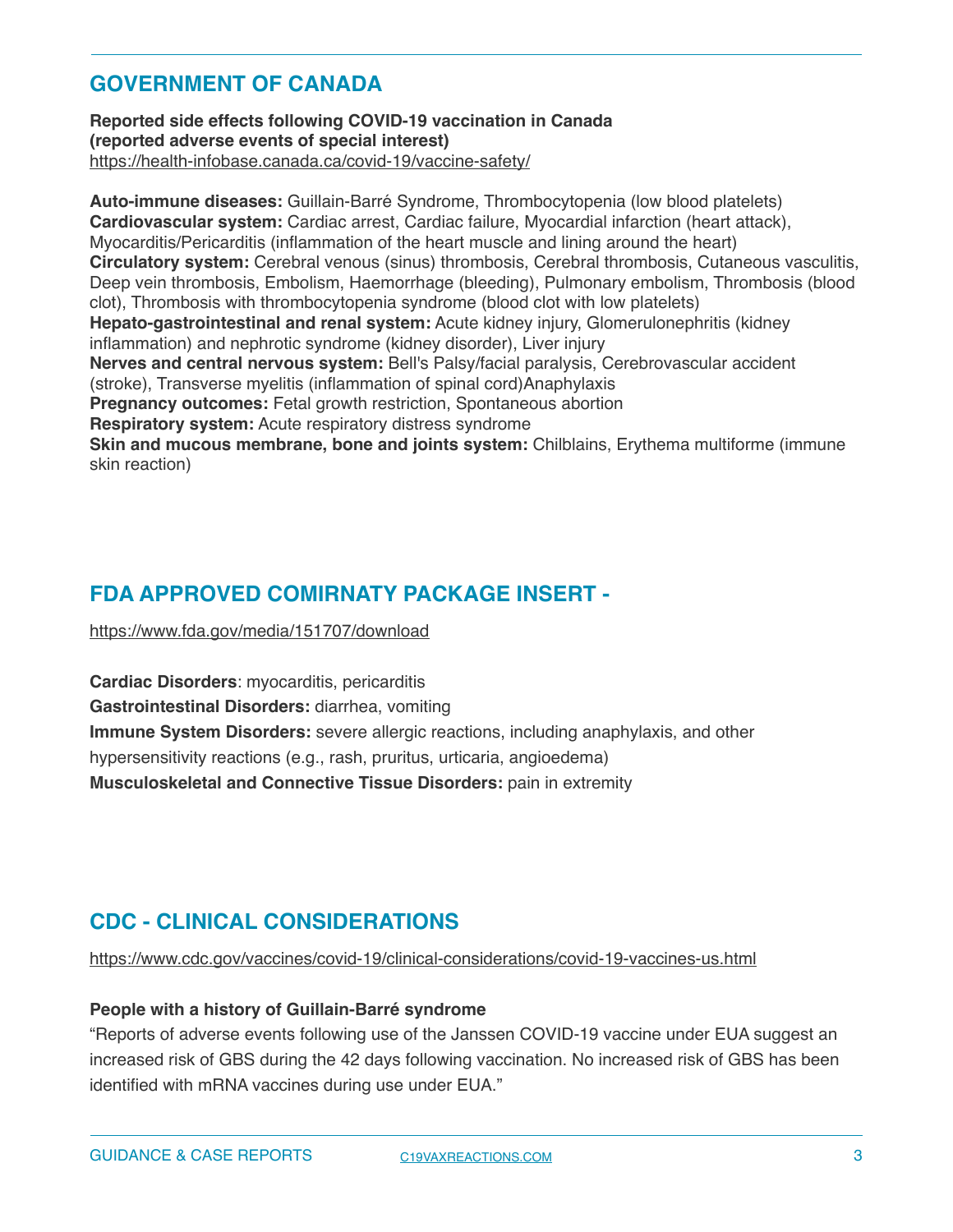#### **People with a history of Bell's palsy**

.

"Cases of Bell's palsy (acute peripheral facial nerve palsy) were reported following vaccination of participants in the COVID-19 vaccine clinical trials…people with a history of Bell's palsy may receive any currently FDA-authorized COVID-19 vaccine."

#### **People with a history of dermal filler use**

"Infrequently, people who have received dermal fillers might experience swelling at or near the site of filler injection (usually face or lips) following administration of a dose of an mRNA COVID-19 vaccine… The swelling appears to be temporary and resolves with medical treatment, including corticosteroid therapy."

#### **People with a history of thrombosis or risk factors for thrombosis**

"Although the etiology of TTS associated with the Janssen COVID-19 vaccine is unclear, it appears to be similar to another **rare immune-mediated syndrome,** heparin-induced thrombocytopenia (HIT). Until more information becomes available, experts advise that people with a history of an episode of an immune-mediated syndrome characterized by thrombosis and thrombocytopenia, such as HIT, should be offered another currently FDA-authorized COVID-19 vaccine (i.e., mRNA vaccine) if it has been ≤90 days since their TTS resolved. After 90 days, patients may be vaccinated with any currently FDA-authorized COVID-19 vaccine.

Venous thromboembolism (VTE), defined as deep vein thrombosis, pulmonary embolism, or both, are common. The biologic mechanisms for VTE (as well as arterial thrombi) differ from the underlying immune-mediated mechanism for HIT. Based on current knowledge, experts believe that people with risk factors for VTE (e.g., inherited or acquired thrombophilia including Factor V Leiden; prothrombin gene 20210A mutation; antiphospholipid syndrome; protein C, protein S or antithrombin deficiency), or a prior history of other types of thromboses (including cerebral venous sinus thrombosis [CVST]) not associated with thrombocytopenia are unlikely to be at increased risk for TTS. Likewise, although the risk of thrombosis is increased during pregnancy and the postpartum period, and with certain hormonal contraceptives (e.g., combined oral contraceptives, patch, and ring), experts believe that these factors do not make people more susceptible to TTS after receipt of the Janssen COVID-19 vaccine. People with risk factors for VTE can receive any currently FDA-authorized vaccine, including the Janssen COVID-19 vaccine.

#### **People with a history of myocarditis or pericarditis**

"Myocarditis (inflammation of the heart muscle) or pericarditis (inflammation of the lining around the heart) have occurred in some people following receipt of mRNA COVID-19 vaccines (Pfizer-BioNTech and Moderna)… Cases of myocarditis or pericarditis have occurred predominantly in males aged 12-29 years within a few days after receiving the second dose of vaccine. **Most patients have required hospitalization with resolution of acute symptoms. Follow-up is ongoing to identify and understand potential long-term outcomes among cases.**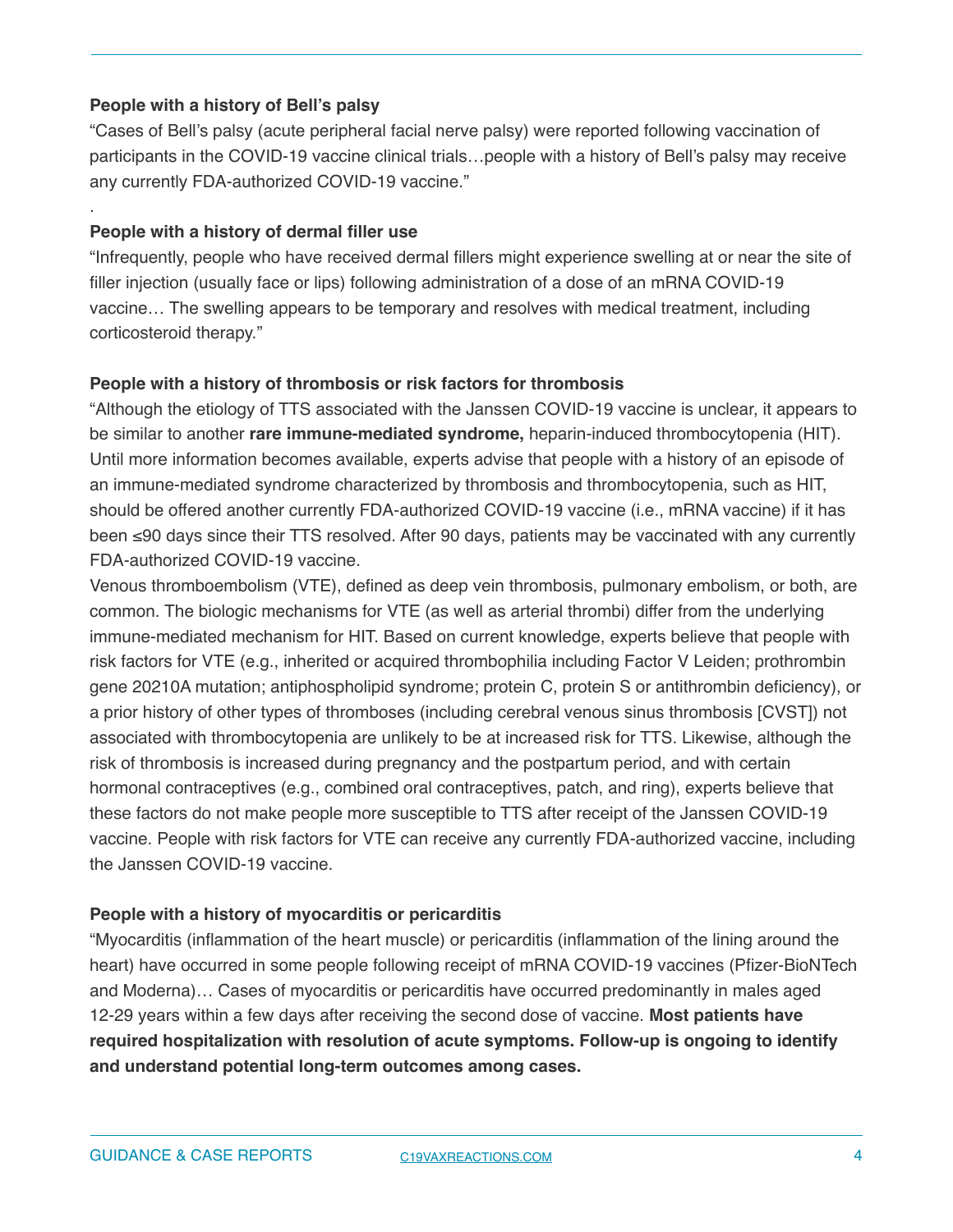**"**There are limited data on the safety and efficacy of COVID-19 vaccines in people with a history of myocarditis or pericarditis...

**"Myocarditis or pericarditis after receipt of the first dose of an mRNA COVID-19 vaccine series but before administration of the second dose…** It is unclear if people who developed myocarditis or pericarditis after a first dose of an mRNA COVID-19 vaccine may be at increased risk of further adverse cardiac effects following a second dose of the vaccine. **Until additional safety data are available, experts recommend that people who develop myocarditis or pericarditis after a first dose of an mRNA COVID-19 vaccine defer receiving the second dose.** 

**"**People with a history of myocarditis or pericarditis who choose to receive the second dose of an mRNA COVID-19 vaccine should wait at least until their episode of myocarditis or pericarditis has completely resolved."

#### **Considerations involving pregnancy, lactation, and fertility**

"…**women aged <50 years should be aware of the rare risk of TTS after receipt of the Janssen COVID-19 vaccine** and the availability of other currently FDA-authorized COVID-19 vaccines (i.e., mRNA vaccines) for which this risk has not been seen…There is no evidence that any of the COVID-19 vaccines affect current or future fertility."

## **COVID VACCINES ARE NOT FREE OF NEUROLOGICAL SIDE EFFECTS**

<https://www.ncbi.nlm.nih.gov/pmc/articles/PMC8206845/>

"…The most common neurological symptoms included **dizziness, headache, pain, muscle spasms, myalgia and paresthesias**, which are expected to occur as acute, transient effects of the vaccination. Rare cases of **tremor, diplopia, tinnitus, dysphonia, seizures and reactivation of herpes zoster have been also reported**. There were also cases of **stroke, GBS, facial palsy, transverse myelitis and acute disseminated encephalomyelitis (ADEM)** in the VAERS database…In the coronavirus vaccine trial, 2 patients with **transverse myelitis** were reported. **Facial palsy** has been also reported in a study of patients undergoing a SARS‐CoV‐2 vaccination with mRNA‐based vaccines. There is also one report about a **deep venous thrombosis (DVT)** following the second dose of an mRNA vaccine. Since DVT is a potential risk factor for ischemic stroke in case of a patent foramen ovale (PFO), **we should recognize** that venous thrombosis as a potential side effect of SARS‐CoV‐2 vaccines **may secondarily concern also the neurologist**.

"In addition to these publications, we observed several patients with **neurological compromise,** in whom it was conceivable that neurological compromise was causally related to a recent SARS‐CoV‐2 vaccination."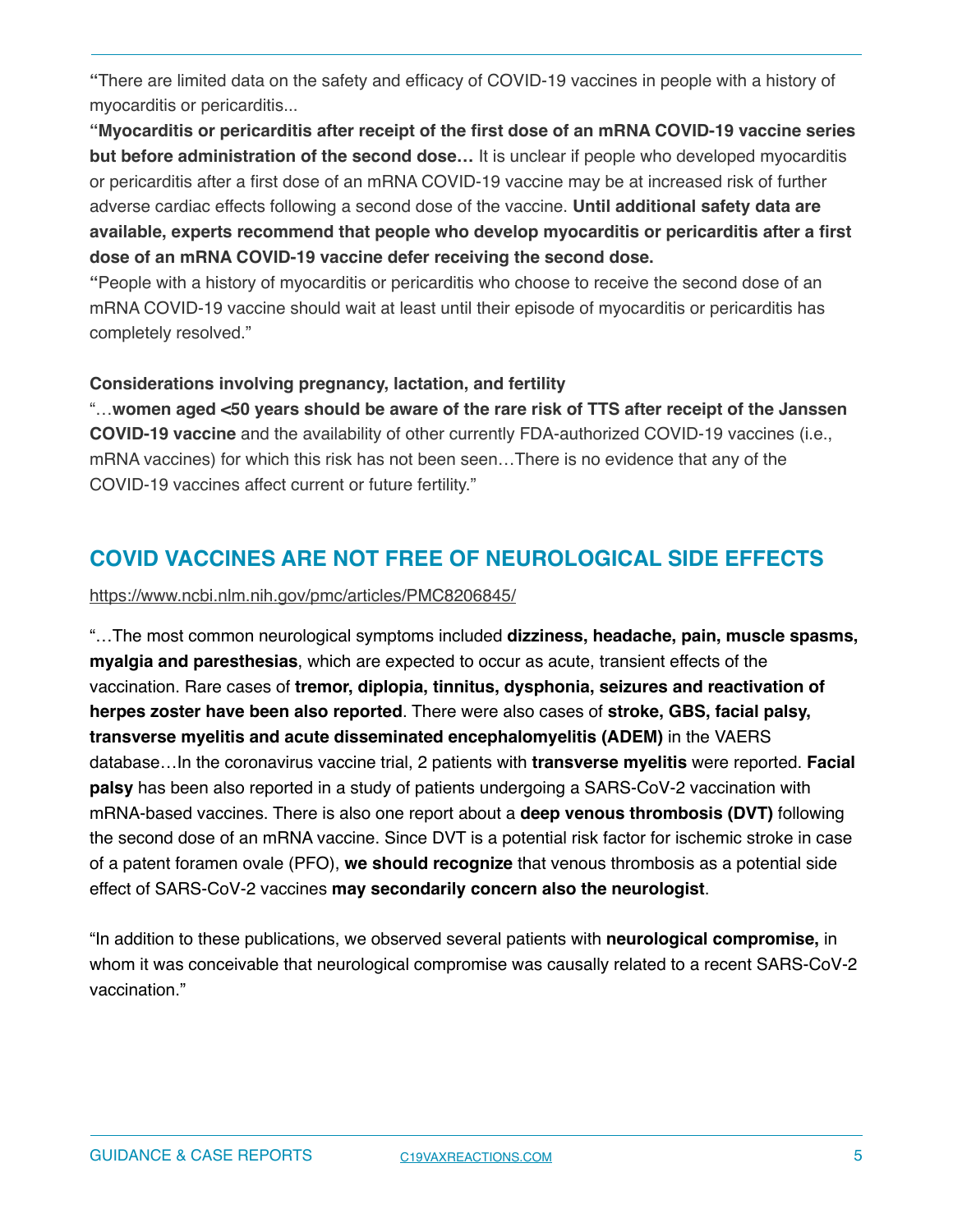## **PUBLISHED CASE STUDIES:**

## **Neurological:**

Small fiber neuropathy: [https://onlinelibrary.wiley.com/doi/10.1002/mus.27251?](https://onlinelibrary.wiley.com/doi/10.1002/mus.27251?fbclid=IwAR2pqq6XDZlGuPZp8n0rcHWedMERDOMANdHdeuTJhanEtpYiYVAEeSioqBQ) [fbclid=IwAR2pqq6XDZlGuPZp8n0rcHWedMERDOMANdHdeuTJhanEtpYiYVAEeSioqBQ](https://onlinelibrary.wiley.com/doi/10.1002/mus.27251?fbclid=IwAR2pqq6XDZlGuPZp8n0rcHWedMERDOMANdHdeuTJhanEtpYiYVAEeSioqBQ)

18 cases of idiopathic sensorineural hearing loss, tinnitus, and/or vertigo following Moderna/Pfizer: <https://pubmed.ncbi.nlm.nih.gov/34267103/>

POTS: [https://www.ncbi.nlm.nih.gov/pmc/articles/PMC8101507/?](https://www.ncbi.nlm.nih.gov/pmc/articles/PMC8101507/?fbclid=IwAR1DWjqDhAUYjg3U1B6kMvJLBIiLoo5UB58_i4NTyo51pFZRzTKtLdj_aj8) [fbclid=IwAR1DWjqDhAUYjg3U1B6kMvJLBIiLoo5UB58\\_i4NTyo51pFZRzTKtLdj\\_aj8](https://www.ncbi.nlm.nih.gov/pmc/articles/PMC8101507/?fbclid=IwAR1DWjqDhAUYjg3U1B6kMvJLBIiLoo5UB58_i4NTyo51pFZRzTKtLdj_aj8)

General Neuro side effects: [https://onlinelibrary.wiley.com/doi/full/10.1111/ane.13451?](https://onlinelibrary.wiley.com/doi/full/10.1111/ane.13451?fbclid=IwAR1CemFwLUpsMK19GMZa_xPF775Q4B0IiksbrziKUpIrRXhYR5cDQFFfVAQ) [fbclid=IwAR1CemFwLUpsMK19GMZa\\_xPF775Q4B0IiksbrziKUpIrRXhYR5cDQFFfVAQ](https://onlinelibrary.wiley.com/doi/full/10.1111/ane.13451?fbclid=IwAR1CemFwLUpsMK19GMZa_xPF775Q4B0IiksbrziKUpIrRXhYR5cDQFFfVAQ)

Trigeminal Neuralgia and cervical radiculitis after Pfizer: <https://pubmed.ncbi.nlm.nih.gov/34155020/>

Facial Palsy: https://academic.oup.com/fampra/advance-article-abstract/doi/10.1093/fampra/ cmab068/6311086

Bilateral facial weakness with paresthesia variant of GBS following AstraZeneca: [https://](https://pubmed.ncbi.nlm.nih.gov/34261746/) [pubmed.ncbi.nlm.nih.gov/34261746/](https://pubmed.ncbi.nlm.nih.gov/34261746/)

Facial Weakness, extremity weakness, encephalopathy, and severe refractory ITP following Moderna: <https://pubmed.ncbi.nlm.nih.gov/33854395/>

Facial Palsy:<https://academic.oup.com/.../10.1093/fampra/cmab068/6311086>

36yo with Bells Palsy, left arm tingling/numbness/weakness following mRNA vaccination: [https://](https://pubmed.ncbi.nlm.nih.gov/34336436/) [pubmed.ncbi.nlm.nih.gov/34336436/](https://pubmed.ncbi.nlm.nih.gov/34336436/)

50yoM with Bells Palsy after Pfizer, ongoing symptoms after 21 days: [https://](https://pubmed.ncbi.nlm.nih.gov/34330676/) [pubmed.ncbi.nlm.nih.gov/34330676/](https://pubmed.ncbi.nlm.nih.gov/34330676/)

21yoF nurse with Bells Palsy following Pfizer:<https://pubmed.ncbi.nlm.nih.gov/34322761/>

61yoM with Bells Palsy after each dose of Pfizer:<https://pubmed.ncbi.nlm.nih.gov/34281950/>

57yoF with Bells Palsy <36 hours after 2nd dose of Pfizer: <https://pubmed.ncbi.nlm.nih.gov/33594349/>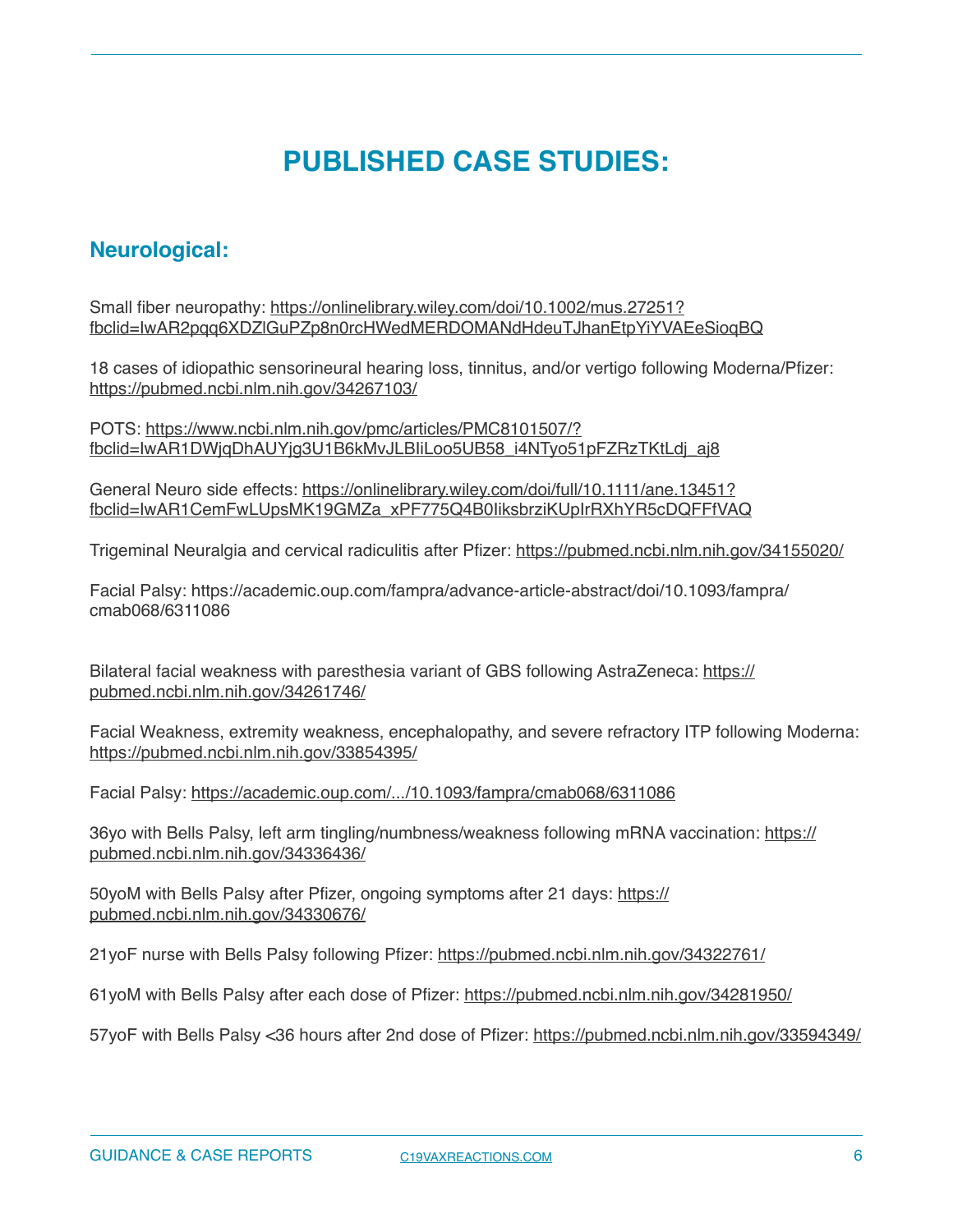34yoF with Bells Palsy 2 days after Moderna: [https://www.ncbi.nlm.nih.gov/pmc/articles/](https://www.ncbi.nlm.nih.gov/pmc/articles/PMC8143982/) [PMC8143982/](https://www.ncbi.nlm.nih.gov/pmc/articles/PMC8143982/)

Transient akathisia after Pfizer: <https://pubmed.ncbi.nlm.nih.gov/34113842/>

Phantosmia: <https://pubmed.ncbi.nlm.nih.gov/34096896/>

Neuromyelitis optica spectrum disorder (NMOSD): [https://link.springer.com/article/10.1007/](https://link.springer.com/article/10.1007/s10072-021-05427-4?fbclid=IwAR2DGcW8Y5UxvdzcOQaBUPn6_RTZGQRSsNo6bzanyAm9yN6387E3Z6WrKlI) [s10072-021-05427-4?](https://link.springer.com/article/10.1007/s10072-021-05427-4?fbclid=IwAR2DGcW8Y5UxvdzcOQaBUPn6_RTZGQRSsNo6bzanyAm9yN6387E3Z6WrKlI) [fbclid=IwAR2DGcW8Y5UxvdzcOQaBUPn6\\_RTZGQRSsNo6bzanyAm9yN6387E3Z6WrKlI](https://link.springer.com/article/10.1007/s10072-021-05427-4?fbclid=IwAR2DGcW8Y5UxvdzcOQaBUPn6_RTZGQRSsNo6bzanyAm9yN6387E3Z6WrKlI)

Patient's first MS Flare following Pfizer: <https://link.springer.com/article/10.1007/s00415-021-10648-w>

MS Flare following AZ: <https://www.ncbi.nlm.nih.gov/pmc/articles/PMC8205198/>

[Myasthenia Gravis Flare Following Moderna: https://www.cureus.com/articles/60348-a-case-of](https://www.cureus.com/articles/60348-a-case-of-covid-19-vaccine-causing-a-myasthenia-gravis-crisis)[covid-19-vaccine-causing-a-myasthenia-gravis-crisis](https://www.cureus.com/articles/60348-a-case-of-covid-19-vaccine-causing-a-myasthenia-gravis-crisis)

CVA and Thrombocytopenia following Astrazeneca: https://pubmed.ncbi.nlm.nih.gov/34175640/

Cerebral Venous sinus thrombosis, review of European cases: https://pubmed.ncbi.nlm.nih.gov/34293217/

45 cases of Cerebral Venous thrombosis: https://pubmed.ncbi.nlm.nih.gov/34288044/

Severe dyskinesia in Parkinson Patient following mRNA vaccination: [https://pubmed.ncbi.nlm.nih.gov/](https://pubmed.ncbi.nlm.nih.gov/34368991/) [34368991/](https://pubmed.ncbi.nlm.nih.gov/34368991/)

Two cases of encephalopathy and seizures following Moderna: [https://pubmed.ncbi.nlm.nih.gov/](https://pubmed.ncbi.nlm.nih.gov/34367780/) [34367780/](https://pubmed.ncbi.nlm.nih.gov/34367780/)

Tinnitus/Hearing Disturbances: [https://jamanetwork.com/journals/jamaotolaryngology/fullarticle/](https://jamanetwork.com/journals/jamaotolaryngology/fullarticle/2780288) [2780288](https://jamanetwork.com/journals/jamaotolaryngology/fullarticle/2780288)

Worsening Neuro-Oncologic Disease Symptoms following mRNA vaccination: [https://](https://www.cureus.com/articles/61880-new-onset-neurologic-symptoms-and-related-neuro-oncologic-lesions-discovered-after-covid-19-vaccination-two-neurosurgical-cases-and-review-of-post-vaccine-inflammatory-responses) [www.cureus.com/articles/61880-new-onset-neurologic-symptoms-and-related-neuro-oncologic](https://www.cureus.com/articles/61880-new-onset-neurologic-symptoms-and-related-neuro-oncologic-lesions-discovered-after-covid-19-vaccination-two-neurosurgical-cases-and-review-of-post-vaccine-inflammatory-responses)[lesions-discovered-after-covid-19-vaccination-two-neurosurgical-cases-and-review-of-post-vaccine](https://www.cureus.com/articles/61880-new-onset-neurologic-symptoms-and-related-neuro-oncologic-lesions-discovered-after-covid-19-vaccination-two-neurosurgical-cases-and-review-of-post-vaccine-inflammatory-responses)[inflammatory-responses](https://www.cureus.com/articles/61880-new-onset-neurologic-symptoms-and-related-neuro-oncologic-lesions-discovered-after-covid-19-vaccination-two-neurosurgical-cases-and-review-of-post-vaccine-inflammatory-responses)

Autoimmunity:

https://res.mdpi.com/d\_attachment/vaccines/vaccines-09-00435/article\_deploy/ vaccines-09-00435 v2.pdf

GBS following Johnson and Johnson: [https://www.onlinescientificresearch.com/articles/the](https://www.onlinescientificresearch.com/articles/the-development-of-guillain-barre-syndrome-subsequent-to-administration-of-ad26cov2s-vaccine.pdf)[development-of-guillain-barre-syndrome-subsequent-to-administration-of-ad26cov2s-vaccine.pdf](https://www.onlinescientificresearch.com/articles/the-development-of-guillain-barre-syndrome-subsequent-to-administration-of-ad26cov2s-vaccine.pdf)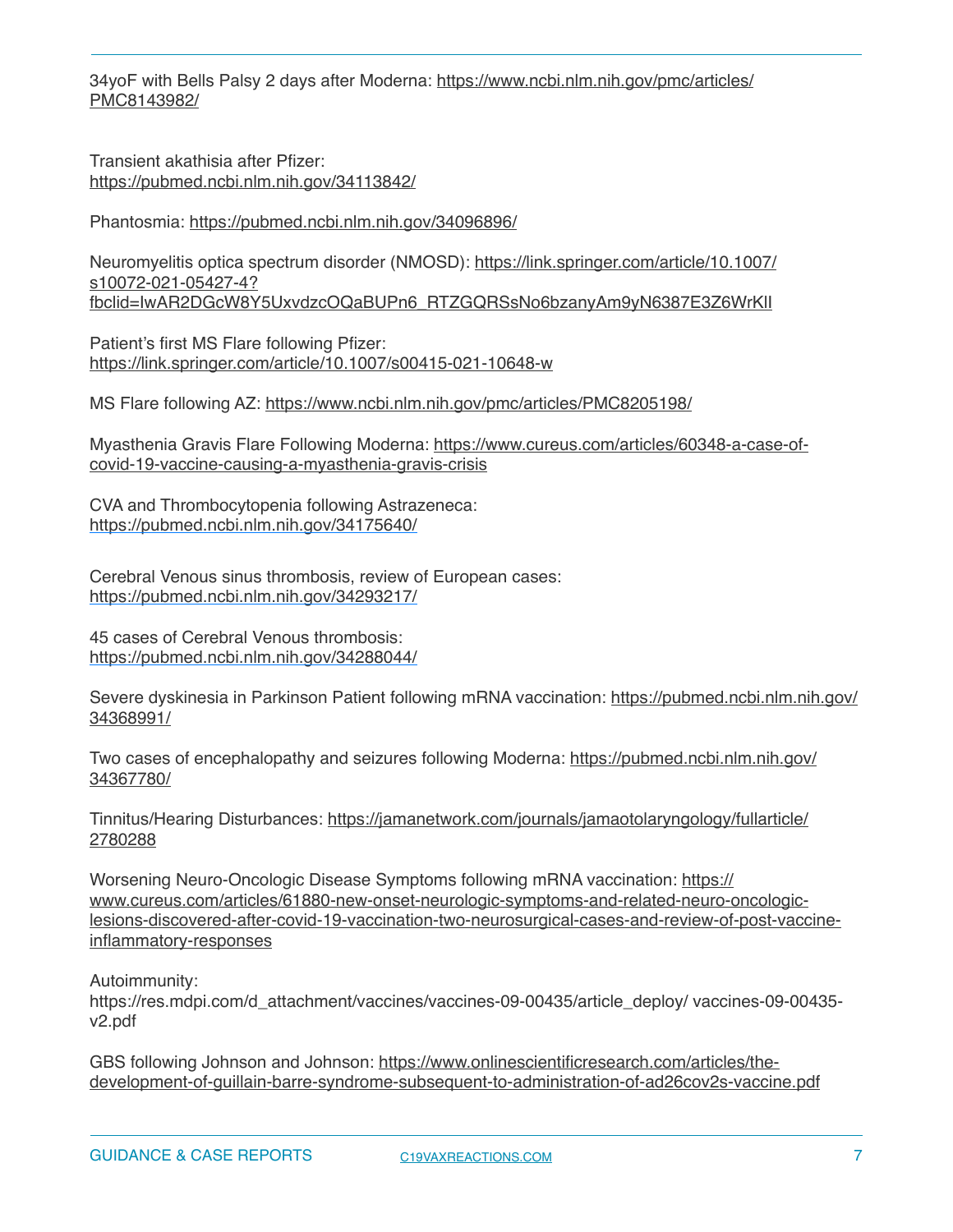4 cases of GBS following Astra Zeneca: <https://pubmed.ncbi.nlm.nih.gov/34114269/>

GBS in elderly gentleman following 2nd dose of Pfizer: [https://www.ncbi.nlm.nih.gov/pmc/articles/](https://www.ncbi.nlm.nih.gov/pmc/articles/PMC8253659/) [PMC8253659/](https://www.ncbi.nlm.nih.gov/pmc/articles/PMC8253659/)

GBS following Pfizer: <https://pubmed.ncbi.nlm.nih.gov/34347563/>

GBS after the first dose of Pfizer:<https://pubmed.ncbi.nlm.nih.gov/33758714/>

GBS in a 25 yoF following 2nd dose of Pfizer:<https://pubmed.ncbi.nlm.nih.gov/34346014/>

GBS 10 days after AstraZeneca:<https://pubmed.ncbi.nlm.nih.gov/34272622/>

GBS 11 days after AstraZeneca: <https://pubmed.ncbi.nlm.nih.gov/34187803/>

GBS following AstraZeneca: <https://pubmed.ncbi.nlm.nih.gov/34330729/>

7 cases of GBS following AstraZeneca: <https://pubmed.ncbi.nlm.nih.gov/34114256/>

Delirium in an elderly patient following Pfizer: <https://onlinelibrary.wiley.com/doi/10.1111/ggi.14163>

## **Ophthalmology:**

Visual Disturbances: <https://link.springer.com/article/10.1007/s00011-021-01476-9>

Acute Macular Neuroretinopathy after AstraZeneca: [https://www.nature.com/articles/s41433-021-01610-1.epdf?](https://www.nature.com/articles/s41433-021-01610-1.epdf?fbclid=IwAR1PuBuxzIdyCMPxFNRGsTbLL6YZw9zMBOROorfHrXAPoAOh_-d5rYdyWVc) [fbclid=IwAR1PuBuxzIdyCMPxFNRGsTbLL6YZw9zMBOROorfHrXAPoAOh\\_-d5rYdyWVc](https://www.nature.com/articles/s41433-021-01610-1.epdf?fbclid=IwAR1PuBuxzIdyCMPxFNRGsTbLL6YZw9zMBOROorfHrXAPoAOh_-d5rYdyWVc)

Acute Central Serous Retinopathy after Pfizer:<https://pubmed.ncbi.nlm.nih.gov/34151047/>

Panuveitis:<https://pubmed.ncbi.nlm.nih.gov/34213988/>

Anterior Uveitis following Pfizer: https://pubmed.ncbi.nlm.nih.gov/34289406/

Reduction of Visual Acuity following Pfizer: https://link.springer.com/article/10.1007/ s00011-021-01476-9? fbclid=IwAR3zAvenOwPAZmuVsx9CM7bFwOliHerfJK3M3nQCMe-3BWoT4QdNCWK7cNo

#### **Rheumatology/Endocrinology:**

Subacute thyroiditis: <https://www.tandfonline.com/doi/abs/10.1080/21645515.2021.1947102>

Immune mediated disease flares: <https://pubmed.ncbi.nlm.nih.gov/33946748/>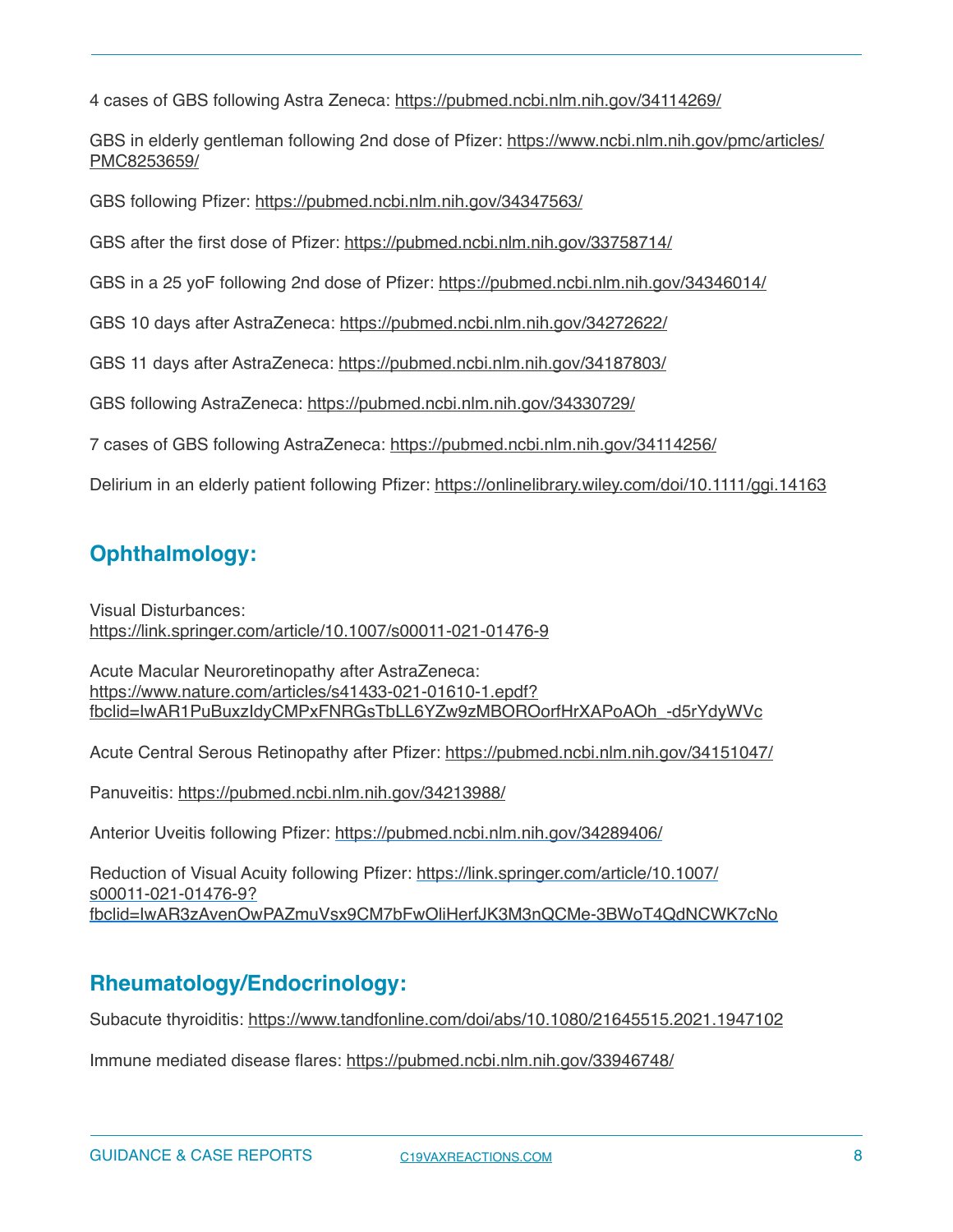Lupus exacerbation: <https://onlinelibrary.wiley.com/doi/10.1111/dth.15017>

Lupus exacerbation following mRNA vaccination: https://pubmed.ncbi.nlm.nih.gov/34291477/

2 reports of Graves Disease following Pfizer: [https://www.liebertpub.com/doi/pdf/10.1089/thy.2021.0142?](https://www.liebertpub.com/doi/pdf/10.1089/thy.2021.0142?fbclid=IwAR06kBQuAQ5ccxnAG2mgRNUjlmeiq715zfYAqrz3qvNWQCLoM9sbJdwzm7c&) [fbclid=IwAR06kBQuAQ5ccxnAG2mgRNUjlmeiq715zfYAqrz3qvNWQCLoM9sbJdwzm7c&](https://www.liebertpub.com/doi/pdf/10.1089/thy.2021.0142?fbclid=IwAR06kBQuAQ5ccxnAG2mgRNUjlmeiq715zfYAqrz3qvNWQCLoM9sbJdwzm7c&) 

Hyperglycemic crisis: <https://onlinelibrary.wiley.com/doi/abs/10.1111/dme.14631>

2 reports of Graves Disease following Pfizer: [https://www.liebertpub.com/doi/pdf/10.1089/](https://www.liebertpub.com/doi/pdf/10.1089/thy.2021.0142?fbclid=IwAR06kBQuAQ5ccxnAG2mgRNUjlmeiq715zfYAqrz3qvNWQCLoM9sbJdwzm7c&) [thy.2021.0142?](https://www.liebertpub.com/doi/pdf/10.1089/thy.2021.0142?fbclid=IwAR06kBQuAQ5ccxnAG2mgRNUjlmeiq715zfYAqrz3qvNWQCLoM9sbJdwzm7c&) [fbclid=IwAR06kBQuAQ5ccxnAG2mgRNUjlmeiq715zfYAqrz3qvNWQCLoM9sbJdwzm7c&](https://www.liebertpub.com/doi/pdf/10.1089/thy.2021.0142?fbclid=IwAR06kBQuAQ5ccxnAG2mgRNUjlmeiq715zfYAqrz3qvNWQCLoM9sbJdwzm7c&)

Rash, arthritis, swelling, muscle weakness following AstraZeneca: [https://onlinelibrary.wiley.com/doi/](https://onlinelibrary.wiley.com/doi/abs/10.1002/jmv.27175) [abs/10.1002/jmv.27175](https://onlinelibrary.wiley.com/doi/abs/10.1002/jmv.27175)

Reactivation of IgA vasculitis following Moderna: [https://www.ncbi.nlm.nih.gov/pmc/articles/](https://www.ncbi.nlm.nih.gov/pmc/articles/PMC8260100/) [PMC8260100/](https://www.ncbi.nlm.nih.gov/pmc/articles/PMC8260100/)

40yoF with Henoch-Schonlein Purpura following Pfizer: [https://www.ncbi.nlm.nih.gov/pmc/articles/](https://www.ncbi.nlm.nih.gov/pmc/articles/PMC8241653/) [PMC8241653/](https://www.ncbi.nlm.nih.gov/pmc/articles/PMC8241653/)

#### **GI:**

[Gastroparesis following Pfizer: https://journals.lww.com/ajg/Citation/9900/](https://journals.lww.com/ajg/Citation/9900/Gastroparesis_After_Pfizer_BioNTech_COVID_19.28.aspx) [Gastroparesis\\_After\\_Pfizer\\_BioNTech\\_COVID\\_19.28.aspx](https://journals.lww.com/ajg/Citation/9900/Gastroparesis_After_Pfizer_BioNTech_COVID_19.28.aspx)

Autoimmune hepatitis following Moderna: <https://www.ncbi.nlm.nih.gov/pmc/articles/PMC8197609/>

Autoimmune hepatitis following Moderna: [https://www.journal-of-hepatology.eu/article/](https://www.journal-of-hepatology.eu/article/S0168-8278(21)00424-4/fulltext) [S0168-8278\(21\)00424-4/fulltext](https://www.journal-of-hepatology.eu/article/S0168-8278(21)00424-4/fulltext)

Autoimmune hepatitis after mRNA vaccine (Moderna): <https://www.sciencedirect.com/science/article/pii/S0168827821018961?via%3Dihub>

Autoimmune hepatitis following Pfizer: <https://www.ncbi.nlm.nih.gov/pmc/articles/PMC8186938/>

Autoimmune hepatitis (Pfizer): <https://www.ncbi.nlm.nih.gov/pmc/articles/PMC8056822/>

Autoimmune hepatitis (Pfizer): <https://www.ncbi.nlm.nih.gov/pmc/articles/PMC8256942/>

63yoM with autoimmune hepatitis following Moderna: <https://pubmed.ncbi.nlm.nih.gov/34293683/>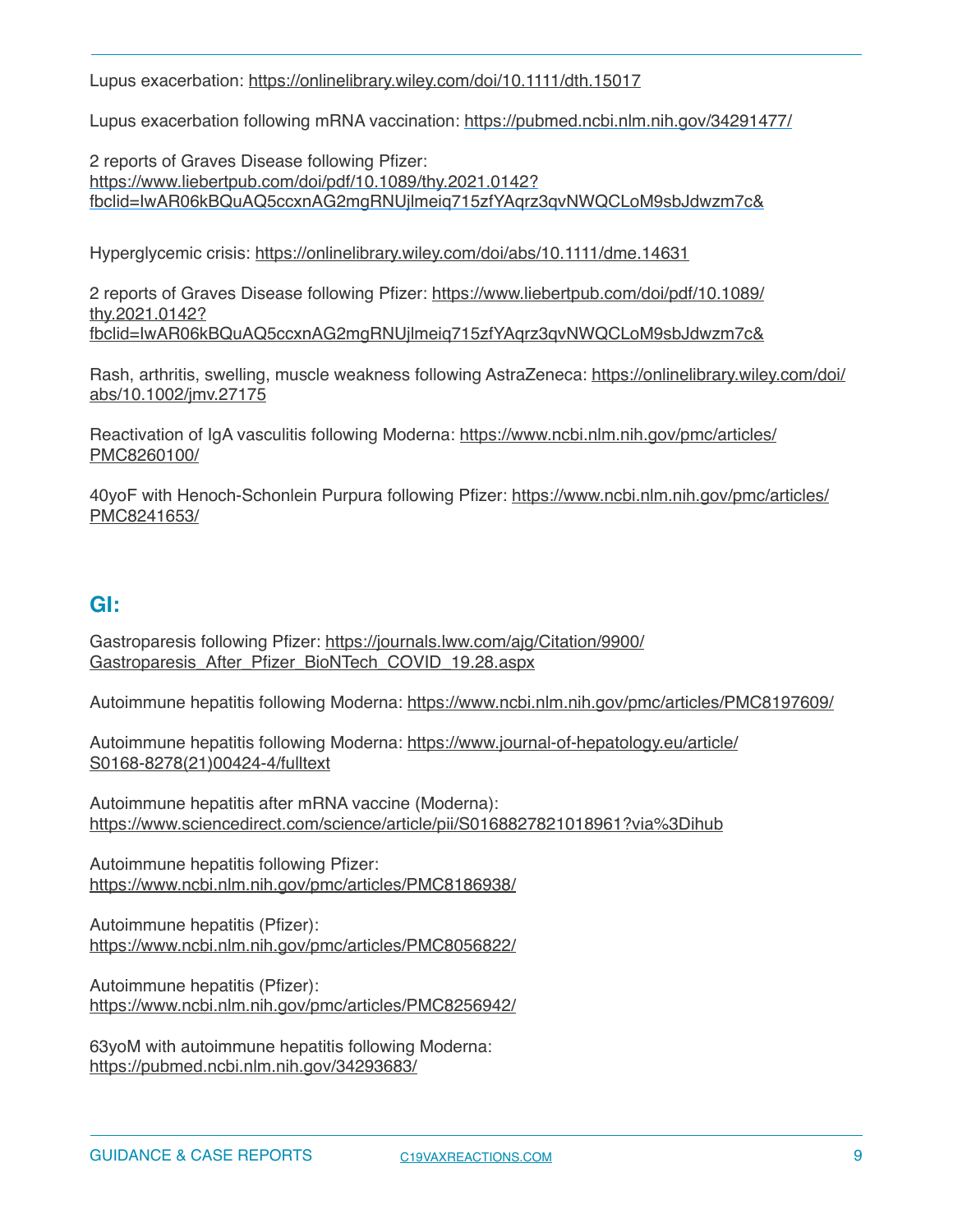35yoF with autoimmune hepatitis following Pfizer: <https://www.ncbi.nlm.nih.gov/pmc/articles/PMC8056822/>

63yoM with autoimmune hepatitis following Moderna: https://pubmed.ncbi.nlm.nih.gov/34293683/

Liver injury in a liver transplant patient following mRNA vaccination: [https://www.ncbi.nlm.nih.gov/pmc/](https://www.ncbi.nlm.nih.gov/pmc/articles/PMC8214934/) [articles/PMC8214934/](https://www.ncbi.nlm.nih.gov/pmc/articles/PMC8214934/)

Pancreatitis:<https://pubmed.ncbi.nlm.nih.gov/34084669/>

#### **Renal:**

IgA Nephropathy after mRNA vaccine: <https://pubmed.ncbi.nlm.nih.gov/34278290/>

ANCA glomerulonephritis after Moderna: [https://www.kidney-international.org/article/S0085-2538\(21\)00555-X/fulltext](https://www.kidney-international.org/article/S0085-2538(21)00555-X/fulltext)

Nephrotic Syndrome following AstraZeneca: <https://www.ncbi.nlm.nih.gov/pmc/articles/PMC8257404/>

Nephrotic syndrome and vasculitis following Pfizer, Moderna, and AstraZeneca: <https://academic.oup.com/ndt/advance-article/doi/10.1093/ndt/gfab215/6318785>

De novo vasculitis after Moderna: https://www.ncbi.nlm.nih.gov/pmc/articles/PMC8166777/

Minimal Change disease and Severe AKI following AstraZeneca: <https://pubmed.ncbi.nlm.nih.gov/34242687/>

Minimal Change Disease Following Pfizer: <https://pubmed.ncbi.nlm.nih.gov/33839200/>

Minimal Change Disease relapse following Pfizer: https://www.ajkd.org/article/S0272-6386(21)00627-2/fulltext

MCD relapse following Pfizer: https://www.ncbi.nlm.nih.gov/pmc/articles/PMC8137360/

MCD relapse following Pfizer: https://www.ncbi.nlm.nih.gov/pmc/articles/PMC8098029/

Severe MCD relapse 3 days following Pfizer:<https://europepmc.org/article/pmc/pmc8156905>

Minimal change disease and AKI following Pfizer: https://www.kidney-international.org/article/S0085-2538(21)00493-2/pdf

Minimal Change disease following Moderna: https://www.ncbi.nlm.nih.gov/pmc/articles/PMC8149162/

IgA nephropathy in 2 pediatric patients after Pfizer: <https://www.ncbi.nlm.nih.gov/pmc/articles/PMC8256683/>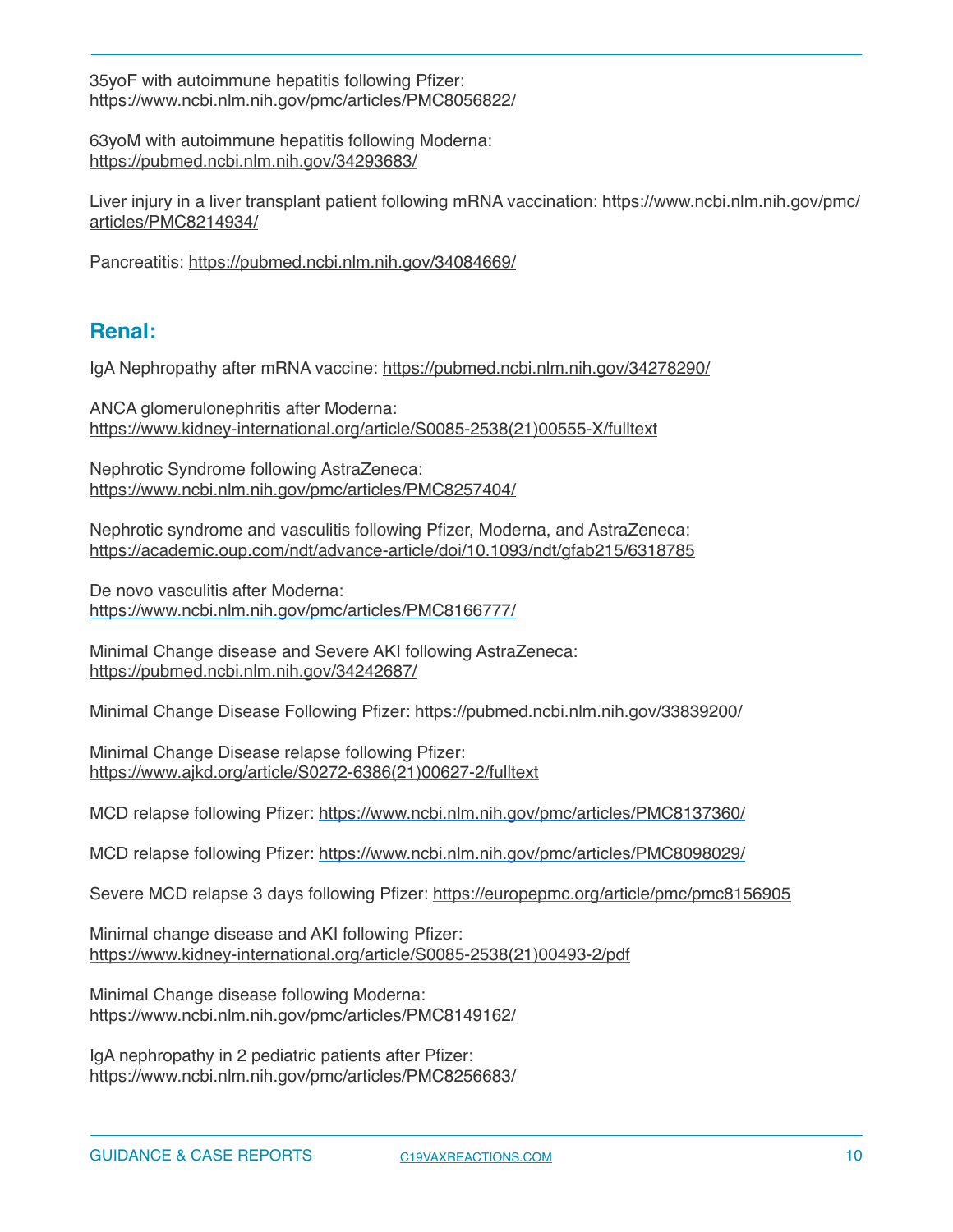IgA and crescentic glomerulonephritis following Pfizer: <https://www.ncbi.nlm.nih.gov/pmc/articles/PMC8141343/>

3 cases of IgA nephropathy patients developing exacerbations following mRNA vaccine: <https://www.ncbi.nlm.nih.gov/pmc/articles/PMC8166778/>

2 cases of IgA nephropathy patients developing exacerbations following moderna: <https://www.ncbi.nlm.nih.gov/pmc/articles/PMC7987498/>

IgA nephropathy flare up following Moderna: <https://www.ncbi.nlm.nih.gov/pmc/articles/PMC8079938/>

IgA Nephropathy after mRNA vaccine: <https://pubmed.ncbi.nlm.nih.gov/34278290/> ITP following Astrazeneca: [https://ashpublications.org/blood/article/doi/10.1182/](https://ashpublications.org/blood/article/doi/10.1182/blood.2021012790/476455/Immune-Thrombocytopenic-Purpura-after-vaccination) [blood.2021012790/476455/Immune-Thrombocytopenic-Purpura-after-vaccination](https://ashpublications.org/blood/article/doi/10.1182/blood.2021012790/476455/Immune-Thrombocytopenic-Purpura-after-vaccination)

IgA nephropathy in 2 pediatric patients after Pfizer: <https://www.ncbi.nlm.nih.gov/pmc/articles/PMC8256683/>

2 cases of IgA Nephropathy patients developing hematuria after Pfizer: <https://www.ncbi.nlm.nih.gov/pmc/articles/PMC8329426/>

New onset ANCA vasculitis after Pfizer:<https://pubmed.ncbi.nlm.nih.gov/34280507/>

## **Hematology/Oncology:**

Thrombosis with Thrombocytopenia following Moderna: <https://www.acpjournals.org/doi/full/10.7326/L21-0244>

TTP Following Pfizer: <https://pubmed.ncbi.nlm.nih.gov/34264514/>

DVT and PE and positive HIT panel following mRNA Vaccine: <https://pubmed.ncbi.nlm.nih.gov/34117206/>

Superior ophthalmic Vein Thrombosis and Thrombocytopenia following AstraZeneca: <https://www.ncbi.nlm.nih.gov/pmc/articles/PMC8265377/>

Autoimmune hemolytic anemia:<https://pubmed.ncbi.nlm.nih.gov/34150386/>

Autoimmine hemolytic anemia following Pfizer:<https://pubmed.ncbi.nlm.nih.gov/34258873/>

ITP Exacerbation in 12% of chronic patients: <https://pubmed.ncbi.nlm.nih.gov/34075578/>

ITP Exacerbation in previous stable patient following Pfizer: <https://academic.oup.com/ofid/advance-article/doi/10.1093/ofid/ofab343/6308965>

ITP following Pfizer: <https://pubmed.ncbi.nlm.nih.gov/34155844/>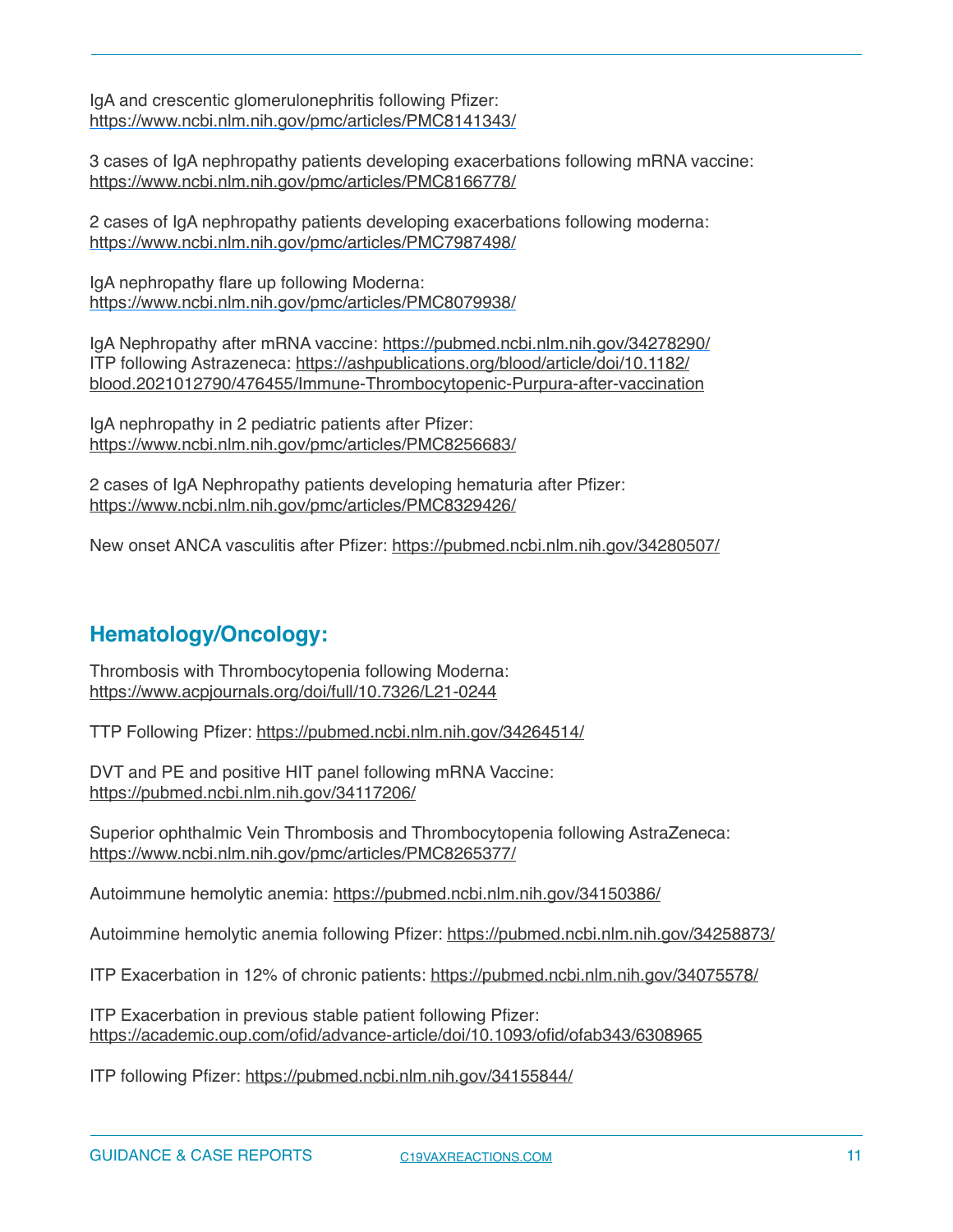3 cases of ITP following Pfizer and Astra Zeneca: <https://www.mjhid.org/index.php/mjhid/article/view/4669/4043>

Treatment Guide to Thrombotic Thrombocytopenia Following Vaccination: [https://](https://www.hematology.org/covid-19/vaccine-induced-immune-thrombotic-thrombocytopenia) [www.hematology.org/covid-19/vaccine-induced-immune-thrombotic-thrombocytopenia](https://www.hematology.org/covid-19/vaccine-induced-immune-thrombotic-thrombocytopenia)

36 Cases of ITP following Pfizer and Moderna: <https://www.ncbi.nlm.nih.gov/pmc/articles/PMC8011062/>

20 cases of Thrombocytopenia following Pfizer and Moderna: <https://onlinelibrary.wiley.com/doi/10.1002/ajh.26132>

84yoM with ITP following Pfizer:<https://link.springer.com/article/10.1007/s11739-021-02778-w>

41yoF with ITP following Pfizer: https://casereports.bmj.com/content/14/5/e242220

[69yoF with refractory ITP following Pfizer: https://journals.lww.com/americantherapeutics/Citation/](https://journals.lww.com/americantherapeutics/Citation/2021/08000/Immune_Thrombocytopenic_Purpura_Associated_With.24.aspx) [2021/08000/Immune\\_Thrombocytopenic\\_Purpura\\_Associated\\_With.24.aspx](https://journals.lww.com/americantherapeutics/Citation/2021/08000/Immune_Thrombocytopenic_Purpura_Associated_With.24.aspx)

3 cases reports of ITP following Pfizer and J&J: <https://ehoonline.biomedcentral.com/articles/10.1186/s40164-021-00235-0>

[54yoF with ITP following Pfizer: https://www.cureus.com/articles/56899-newly-diagnosed-idiopathic](https://www.cureus.com/articles/56899-newly-diagnosed-idiopathic-thrombocytopenia-post-covid-19-vaccine-administration)[thrombocytopenia-post-covid-19-vaccine-administration](https://www.cureus.com/articles/56899-newly-diagnosed-idiopathic-thrombocytopenia-post-covid-19-vaccine-administration)

[74yoM with ITP following Moderna: https://www.dovepress.com/severe-refractory-immune](https://www.dovepress.com/severe-refractory-immune-thrombocytopenia-occurring-after-sars-cov-2-v-peer-reviewed-fulltext-article-JBM)[thrombocytopenia-occurring-after-sars-cov-2-v-peer-reviewed-fulltext-article-JBM](https://www.dovepress.com/severe-refractory-immune-thrombocytopenia-occurring-after-sars-cov-2-v-peer-reviewed-fulltext-article-JBM)

26yoF with ITP following Moderna:<http://pubs.sciepub.com/ajmcr/9/8/3/index.html>

3 cases: recurrent AvWD and acquired hemophilia A after Moderna, PNH flare following Moderna, and [ITP flare following Moderna: https://ashpublications.org/bloodadvances/article/5/13/2794/476324/](https://ashpublications.org/bloodadvances/article/5/13/2794/476324/Autoimmune-and-complement-mediated-hematologic) [Autoimmune-and-complement-mediated-hematologic](https://ashpublications.org/bloodadvances/article/5/13/2794/476324/Autoimmune-and-complement-mediated-hematologic)

3 cases of ITP in elderly patients following vaccination: <https://www.hindawi.com/journals/crihem/2016/7913092/>

ITP and diffuse papular rash following Moderna: [https://www.scienceopen.com/document\\_file/691feaa0-8e64-40c4-9553-40382bd5ac48/](https://www.scienceopen.com/document_file/691feaa0-8e64-40c4-9553-40382bd5ac48/PubMedCentral/691feaa0-8e64-40c4-9553-40382bd5ac48.pdf) [PubMedCentral/691feaa0-8e64-40c4-9553-40382bd5ac48.pdf](https://www.scienceopen.com/document_file/691feaa0-8e64-40c4-9553-40382bd5ac48/PubMedCentral/691feaa0-8e64-40c4-9553-40382bd5ac48.pdf)

ITP and AIHA following Moderna: <https://www.ncbi.nlm.nih.gov/pmc/articles/PMC8274740/>

PE, TIA, and thrombocytopenia after J&J: <https://pubmed.ncbi.nlm.nih.gov/34261635/>

Haemophagocytosis and atypical lymphocytes on bone marrow biopsy following vaccination: https:// pubmed.ncbi.nlm.nih.gov/34312842/

4 cases of axillary adenopathy following mRNA vaccination: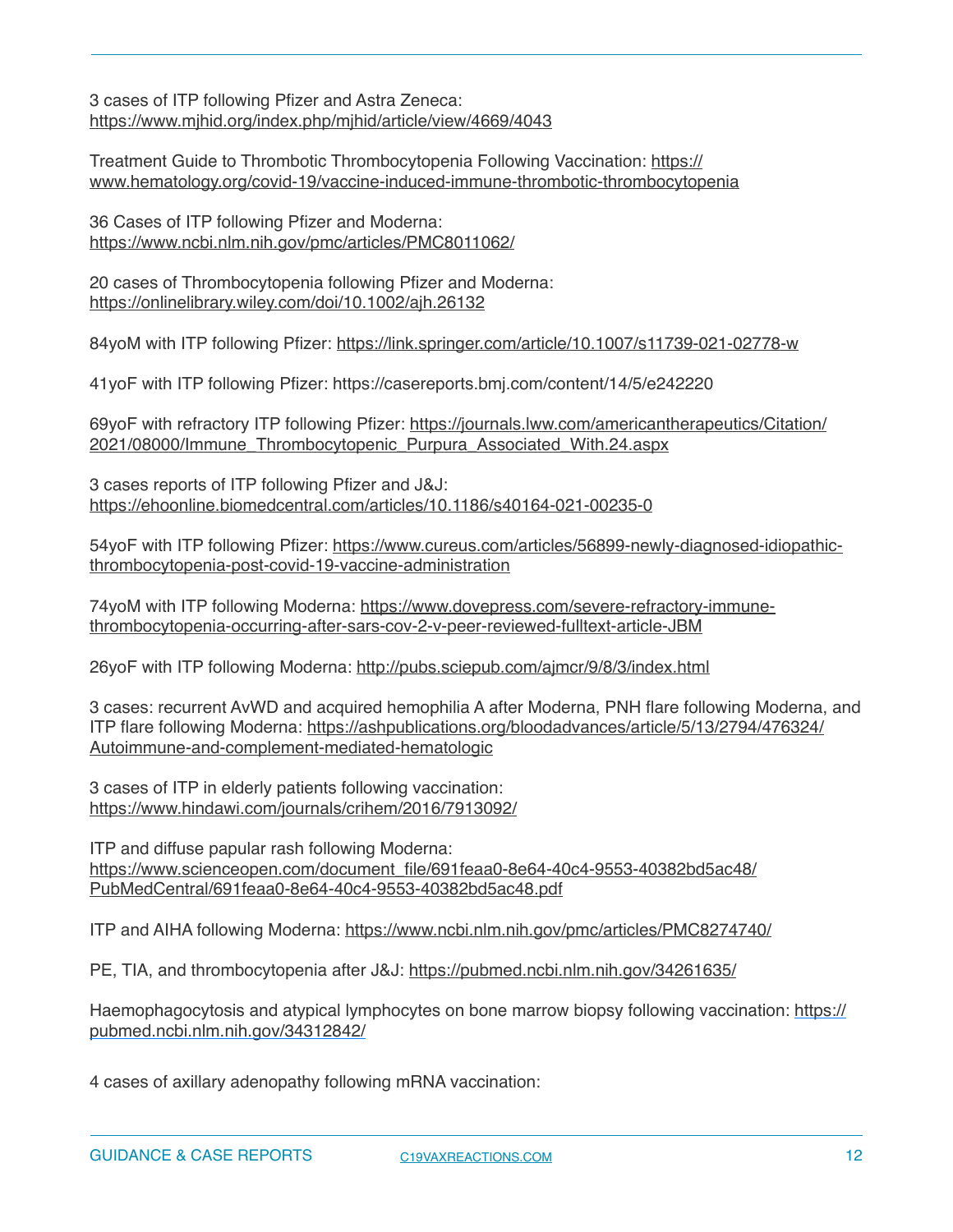#### https://pubmed.ncbi.nlm.nih.gov/34303188/

Axillary lymphadenopathy following mRNA vaccination: <https://pubmed.ncbi.nlm.nih.gov/34156552/>

Unilateral Lymphadenopathy: <https://pubmed.ncbi.nlm.nih.gov/33713605/>

Cervical lymphadenopathy following Pfizer: <https://www.ncbi.nlm.nih.gov/pmc/articles/PMC8204135/>

13 cases of Cervical lymphadenopathy: <https://www.ncbi.nlm.nih.gov/pmc/articles/PMC8241354/>

DOTATATE PET-avid axillary lymph node after injection of the Johnson & Johnson: <https://pubmed.ncbi.nlm.nih.gov/34269723/>

Avid left axillary nodes and intense diffuse splenic uptake and moderate diffuse bone marrow uptake on PET 1 week after vaccination:<https://pubmed.ncbi.nlm.nih.gov/34269722/>

163 cases of axillary adenopathy following Pfizer: <https://pubmed.ncbi.nlm.nih.gov/34257025/>

Incidence of axillary adenopathy on Breast Imaging following Vaccination: https://pubmed.ncbi.nlm.nih.gov/34292295/

Abnormal PET following vaccination: https://onlinelibrary.wiley.com/doi/full/10.1002/pbc.29262

3 cases of HLH following AstraZeneca: https://jcp.bmj.com/content/early/2021/07/22/jclinpath-2021-207760

Positive PET following vaccination: https://pubmed.ncbi.nlm.nih.gov/34301777/

#### **Cardiac:**

Hypertension following mRNA vaccination: <https://www.ncbi.nlm.nih.gov/pmc/articles/PMC8206586/>

Tachycardia following Pfizer: 3 cases in those previously infected with COVD-19: [https://](https://pubmed.ncbi.nlm.nih.gov/33858709/) [pubmed.ncbi.nlm.nih.gov/33858709/](https://pubmed.ncbi.nlm.nih.gov/33858709/)

Review of 214 myocarditis cases: <https://www.ncbi.nlm.nih.gov/pmc/articles/PMC8233865/>

Myocarditis in 23 military members: [https://jamanetwork.com/journals/jamacardiology/fullarticle/](https://jamanetwork.com/journals/jamacardiology/fullarticle/2781601) [2781601](https://jamanetwork.com/journals/jamacardiology/fullarticle/2781601)

Two cases of myocarditis: <https://pubmed.ncbi.nlm.nih.gov/34166884/>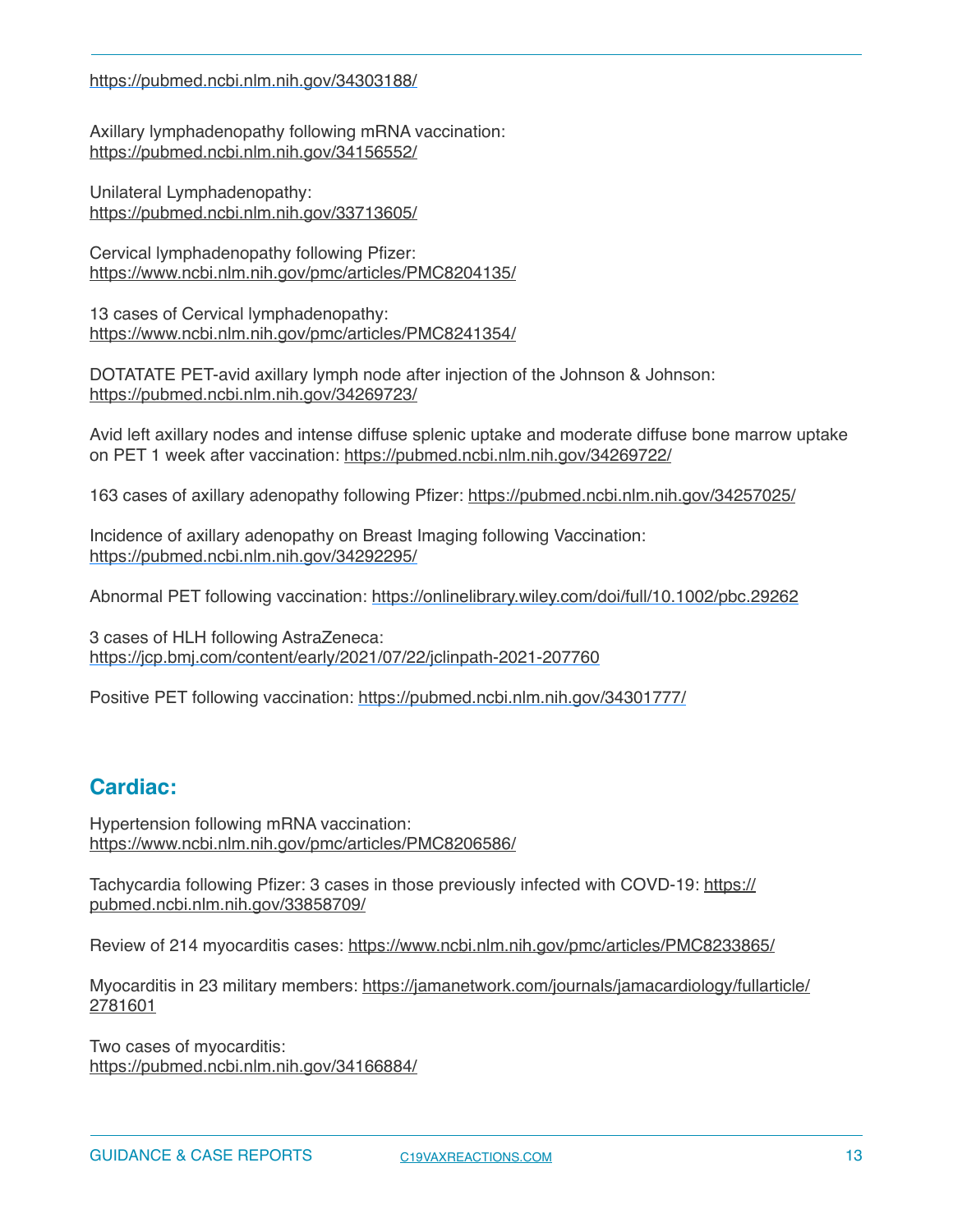Recurrence of myocarditis after vaccination: <https://pubmed.ncbi.nlm.nih.gov/34166671/>

Myocarditis case report:<https://pubmed.ncbi.nlm.nih.gov/34118375/>

Myocarditis in 24yoM:<https://pubmed.ncbi.nlm.nih.gov/34268277/>

Acute myocarditis after Moderna in young male: https://pubmed.ncbi.nlm.nih.gov/34308326/

Myopericarditis in a 16yo: https://pubmed.ncbi.nlm.nih.gov/34133825/

Myocarditis in a healthy male: <https://pubmed.ncbi.nlm.nih.gov/34229940/>

13 cases of Myocarditis in adolescents following Pfizer: [https://www.jpeds.com/article/S0022-3476\(21\)00665-X/fulltext](https://www.jpeds.com/article/S0022-3476(21)00665-X/fulltext)

3 cases of cardiac manifestation following Pfizer: https://academic.oup.com/qjmed/advance-article/doi/10.1093/qjmed/hcab177/6311674

4 cases of Myocarditis and their Cardiac MRI findings: [https://www.ncbi.nlm.nih.gov/pmc/articles/](https://www.ncbi.nlm.nih.gov/pmc/articles/PMC8245050/) [PMC8245050/](https://www.ncbi.nlm.nih.gov/pmc/articles/PMC8245050/)

Myocarditis and Pericarditis: 2 case reports:<https://pubmed.ncbi.nlm.nih.gov/34277198/>

6 cases of men age 17-37 with myocarditis:<https://www.ncbi.nlm.nih.gov/pmc/articles/PMC8219373/>

Review of 214 myocarditis cases: <https://www.ncbi.nlm.nih.gov/pmc/articles/PMC8233865/>

70yoF with myocarditis following J&J Vaccination: https://www.ncbi.nlm.nih.gov/pmc/articles/PMC8270733/

Myopericarditis in young adults presenting to the ED: https://pubmed.ncbi.nlm.nih.gov/34310793/

Pericarditis following mRNA vaccination: <https://pubmed.ncbi.nlm.nih.gov/34364831/>

2 cases of acute MI <24 hours after mRNA vaccination:<https://pubmed.ncbi.nlm.nih.gov/34364657/>

Frequent PVS and NSVT following 2nd dose of Pfizer: <https://pubmed.ncbi.nlm.nih.gov/34275963/>

Perimyocarditis in teens:<https://pubmed.ncbi.nlm.nih.gov/34077949/>

#### **Dermatology/Plastics:**

Steven Johnson Syndrome following Pfizer: <https://www.sciencedirect.com/science/article/pii/S2212440321005058>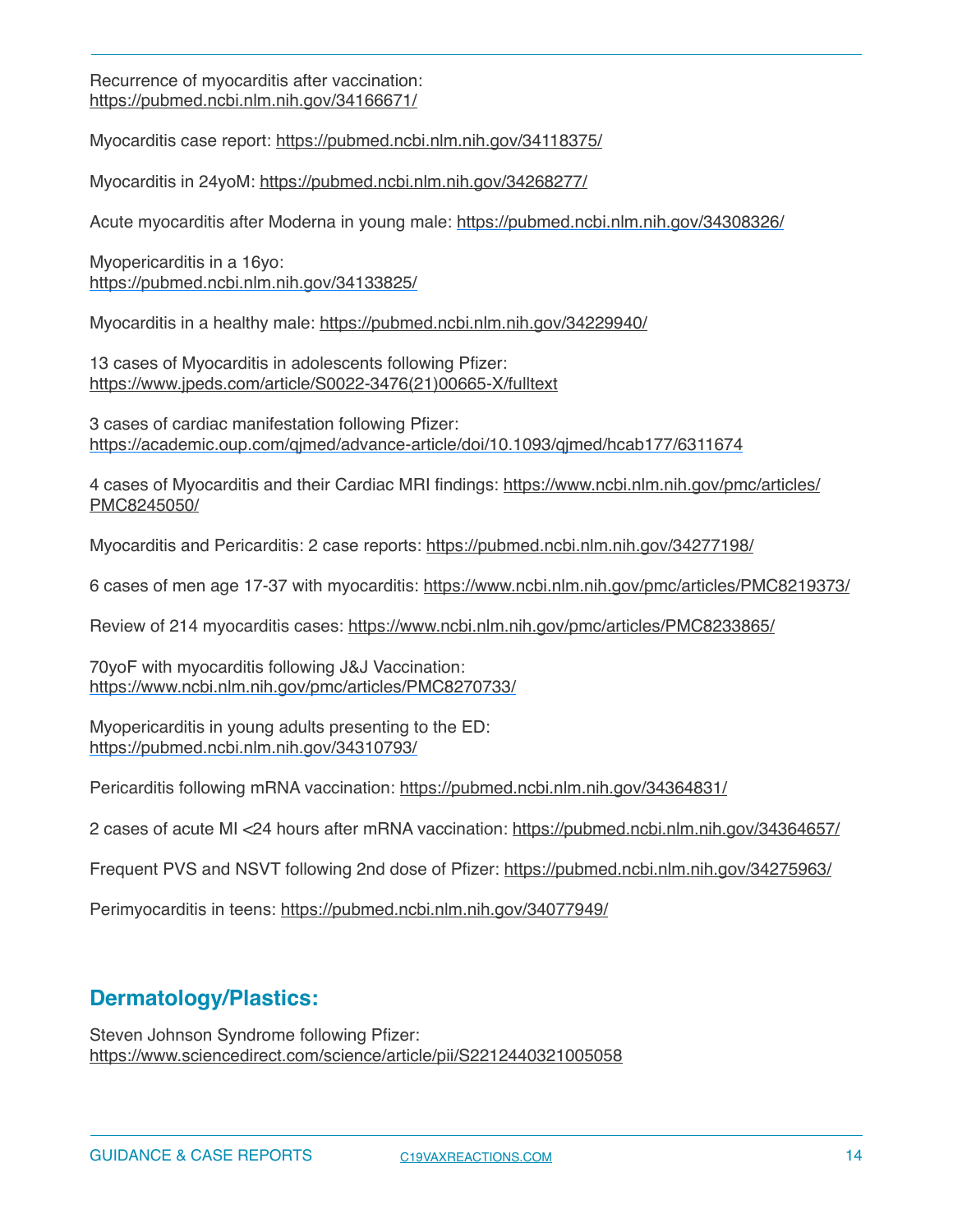Steven Johnson Syndrome: <https://pubmed.ncbi.nlm.nih.gov/34081806/>

Pemphigus Vulgaris: <https://pubmed.ncbi.nlm.nih.gov/34169588/>

Morbilliform Rash: <https://pubmed.ncbi.nlm.nih.gov/34167874/>

Pityriasis-rosea like eruption post-vaccination in a young male: [https://pubmed.ncbi.nlm.nih.gov/](https://pubmed.ncbi.nlm.nih.gov/34165237/) [34165237/](https://pubmed.ncbi.nlm.nih.gov/34165237/)

Pityriasis rosea following Pfizer: <https://onlinelibrary.wiley.com/doi/10.1111/jdv.17498>

Pityriasis rubra pilaris following Astra Zeneca: <https://pubmed.ncbi.nlm.nih.gov/34310778/>

A case series of Pityriasis rosea following vaccination: <https://pubmed.ncbi.nlm.nih.gov/34363731/>

3 cases of new onset acral hand lesions following mRNA vaccine: https://pubmed.ncbi.nlm.nih.gov/ 34310777/

2 patients with eczematous cutaneous reactions following Pfizer: [https://pubmed.ncbi.nlm.nih.gov/](https://pubmed.ncbi.nlm.nih.gov/34236729/) [34236729/](https://pubmed.ncbi.nlm.nih.gov/34236729/)

New onset synovitis and palmoplantar psoriasis flare up after Pfizer: [https://pubmed.ncbi.nlm.nih.gov/](https://pubmed.ncbi.nlm.nih.gov/34236728/) [34236728/](https://pubmed.ncbi.nlm.nih.gov/34236728/)

New onset lichen planus following Pfizer: <https://onlinelibrary.wiley.com/doi/10.1111/jdv.17504>

Purpura annularis telangiectodes following Pfizer: <https://pubmed.ncbi.nlm.nih.gov/34236717/>

Vitiligo following Pfizer: <https://onlinelibrary.wiley.com/doi/10.1111/ced.14842>

Delayed skin reactions following mRNA vaccine: https://www.ncbi.nlm.nih.gov/pmc/articles/PMC8288253/

[Delayed local skin reactions: https://www.nejm.org/doi/full/10.1056/NEJMc2102131?](https://www.nejm.org/doi/full/10.1056/NEJMc2102131?fbclid=IwAR0P6wjXiO4swT4wz0lEJCBx7v14e2Si-O9AbOuhlVisVHFhc_kGEy7pyj0) [fbclid=IwAR0P6wjXiO4swT4wz0lEJCBx7v14e2Si-O9AbOuhlVisVHFhc\\_kGEy7pyj0](https://www.nejm.org/doi/full/10.1056/NEJMc2102131?fbclid=IwAR0P6wjXiO4swT4wz0lEJCBx7v14e2Si-O9AbOuhlVisVHFhc_kGEy7pyj0)

Additional 12 Patients with Delayed Local Reactions: <https://www.nejm.org/doi/full/10.1056/NEJMc2102131>

16 patients delayed hypersensitivity reactions after Moderna: <https://jamanetwork.com/journals/jamadermatology/fullarticle/2779643>

138 Delayed Hypersensitivity Reactions following vaccination: https://www.ncbi.nlm.nih.gov/pmc/articles/PMC8294276/

Delayed local Hypersensitivity reactions: a 6 month retrospective study: https://pubmed.ncbi.nlm.nih.gov/34288056/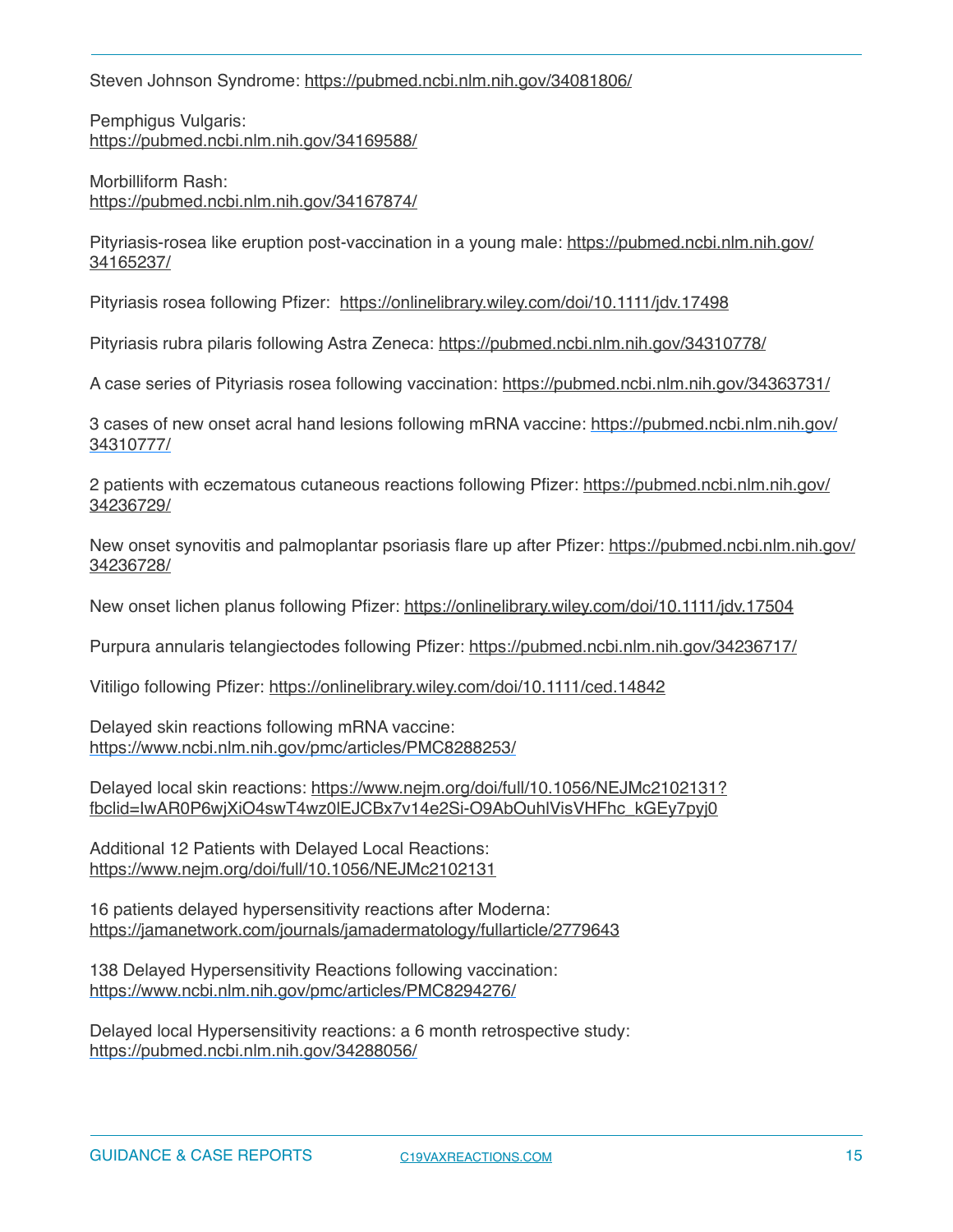[2 cases of delayed local reactions following Moderna: https://journals.lww.com/infectdis/Fulltext/](https://journals.lww.com/infectdis/Fulltext/2021/07000/Delayed_Skin_Rash_After_Receiving_SARS_CoV_2_mRNA.19.aspx) [2021/07000/Delayed\\_Skin\\_Rash\\_After\\_Receiving\\_SARS\\_CoV\\_2\\_mRNA.19.aspx](https://journals.lww.com/infectdis/Fulltext/2021/07000/Delayed_Skin_Rash_After_Receiving_SARS_CoV_2_mRNA.19.aspx)

13 cases delayed local reactions following mRNA vaccine: [https://academic.oup.com/cid/advance](https://academic.oup.com/cid/advance-article/doi/10.1093/cid/ciab518/6291929)[article/doi/10.1093/cid/ciab518/6291929](https://academic.oup.com/cid/advance-article/doi/10.1093/cid/ciab518/6291929)

[COVID Vaccine arm: https://www.psychologytoday.com/us/blog/heal-the-mind-heal-the-body/202101/](https://www.psychologytoday.com/us/blog/heal-the-mind-heal-the-body/202101/what-s-the-new-phenomenon-called-covid-vaccine-arm) [what-s-the-new-phenomenon-called-covid-vaccine-arm](https://www.psychologytoday.com/us/blog/heal-the-mind-heal-the-body/202101/what-s-the-new-phenomenon-called-covid-vaccine-arm)

COVID arm following Moderna: histologic features: <https://pubmed.ncbi.nlm.nih.gov/34242422/>

405 cases of dermatologic reactions following Pfizer, Moderna, and Astra Zeneca: [https://](https://pubmed.ncbi.nlm.nih.gov/34254291/) [pubmed.ncbi.nlm.nih.gov/34254291/](https://pubmed.ncbi.nlm.nih.gov/34254291/)

Erythema Migrans like rash after Moderna: <https://pubmed.ncbi.nlm.nih.gov/34250736/>

Soft Tissue Filler Inflammatory Reaction after vaccination: <https://pubmed.ncbi.nlm.nih.gov/34174156/>

Immune Response to fillers and breast implants after vaccination: [https://pubmed.ncbi.nlm.nih.gov/](https://pubmed.ncbi.nlm.nih.gov/34174765/) [34174765/](https://pubmed.ncbi.nlm.nih.gov/34174765/)

COVID-toes after mRNA vaccination: <https://pubmed.ncbi.nlm.nih.gov/34162525/> Leukoclastic vasculitis: <https://onlinelibrary.wiley.com/doi/abs/10.1002/art.41910>

Leukoclastic vasculitis: <https://onlinelibrary.wiley.com/doi/abs/10.1002/art.41910>

Urticarial Vasculitis following vaccination: https://journals.lww.com/amjdermatopathology/Citation/ 9000/Unique\_Case\_of\_Urticarial\_Skin\_Eruptions\_After.97698.aspx

Small vessel vasculitis after Astra Zeneca: https://pubmed.ncbi.nlm.nih.gov/34310763/

Pfizer induced reactivation of varicella and resulting small vessel vasculitis: https://pubmed.ncbi.nlm.nih.gov/34310759/

2 cases of skin color discoloration following mRNA vaccination: https://pubmed.ncbi.nlm.nih.gov/ 34310755/

A case series of rare cutaneous adverse events following vaccination: [https://](https://pubmed.ncbi.nlm.nih.gov/34363637/) [pubmed.ncbi.nlm.nih.gov/34363637/](https://pubmed.ncbi.nlm.nih.gov/34363637/)

3 cases of vesiculobullous non-IgE-mediated cutaneous reactions to Pfizer: [https://](https://pubmed.ncbi.nlm.nih.gov/34363258/) [pubmed.ncbi.nlm.nih.gov/34363258/](https://pubmed.ncbi.nlm.nih.gov/34363258/)

#### **Miscellaneous:**